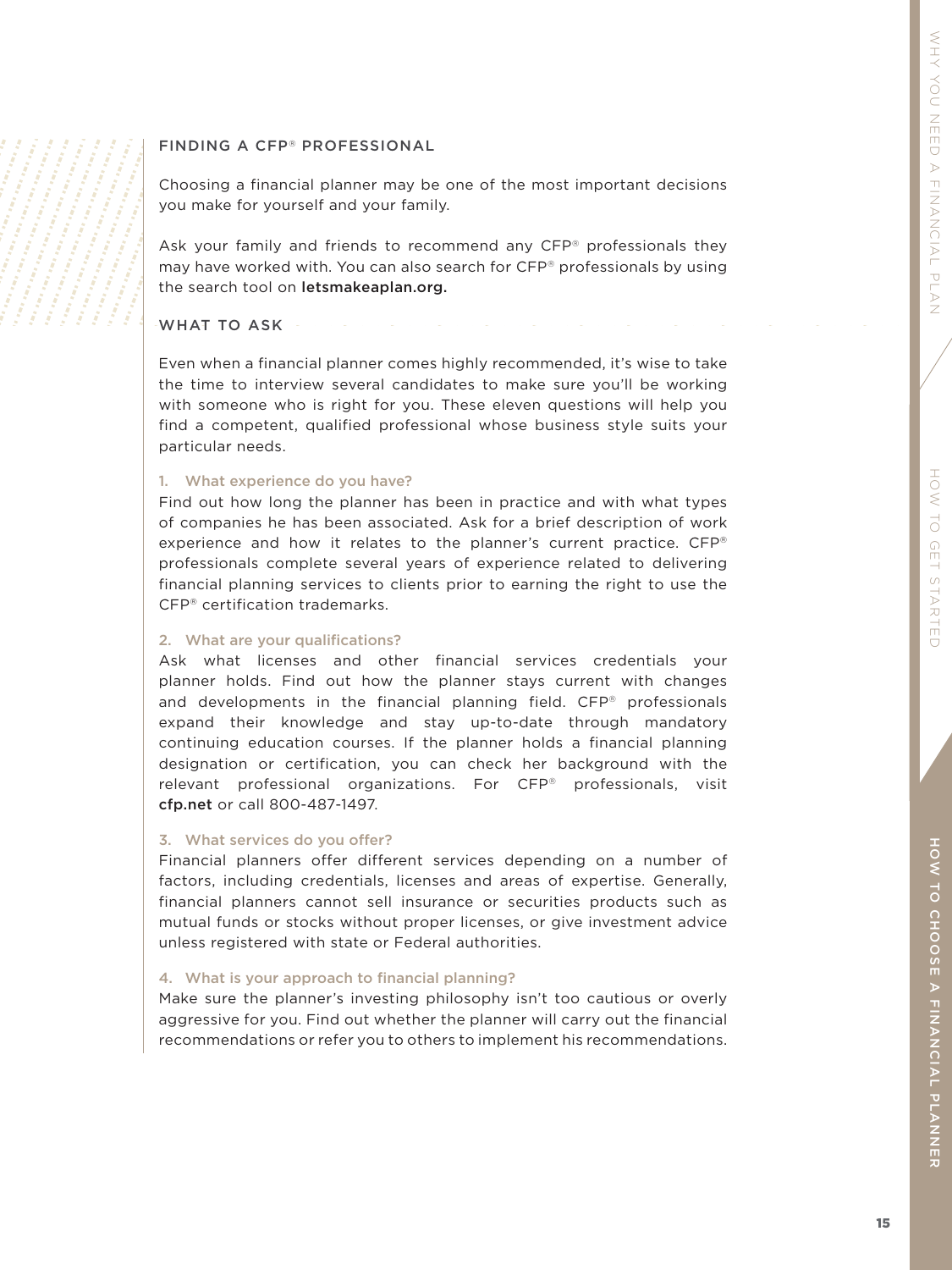

### 5. What types of clients do you typically work with?

Some financial planners prefer to work with clients whose assets fall within a particular range, so it's important to make sure the planner is a good fit for your individual financial situation. Keep in mind that some planners require you to have a certain net worth or level of investable assets before they will offer services to you. When searching on letsmakeaplan.org, you can specify your investable asset range to find a financial planner whose services best match your needs.

#### 6. Will you be the only person working with me?

Some financial planners work with their clients directly, and others have a team of people who help out. You may want to meet everyone you'll be working with. If the planner works with professionals outside her own practice (such as attorneys, insurance agents or tax specialists) to carry out financial planning recommendations, get a list of their names to check on their backgrounds.

#### 7. How will I pay for your services?

Planners can be paid in several ways: through fees or commissions or a combination of both. As part of your written agreement, your financial planner should make it clear how they will be paid for the services to be provided.

While there is no one method of paying for financial services that is inherently better than another, you will nevertheless want to consider, and discuss with your planner, how the method of compensation could affect the advice you receive or the way you work with the advisor. You and your financial planner should discuss these issues, including any conflicts of interest that may be created by the method of compensation.